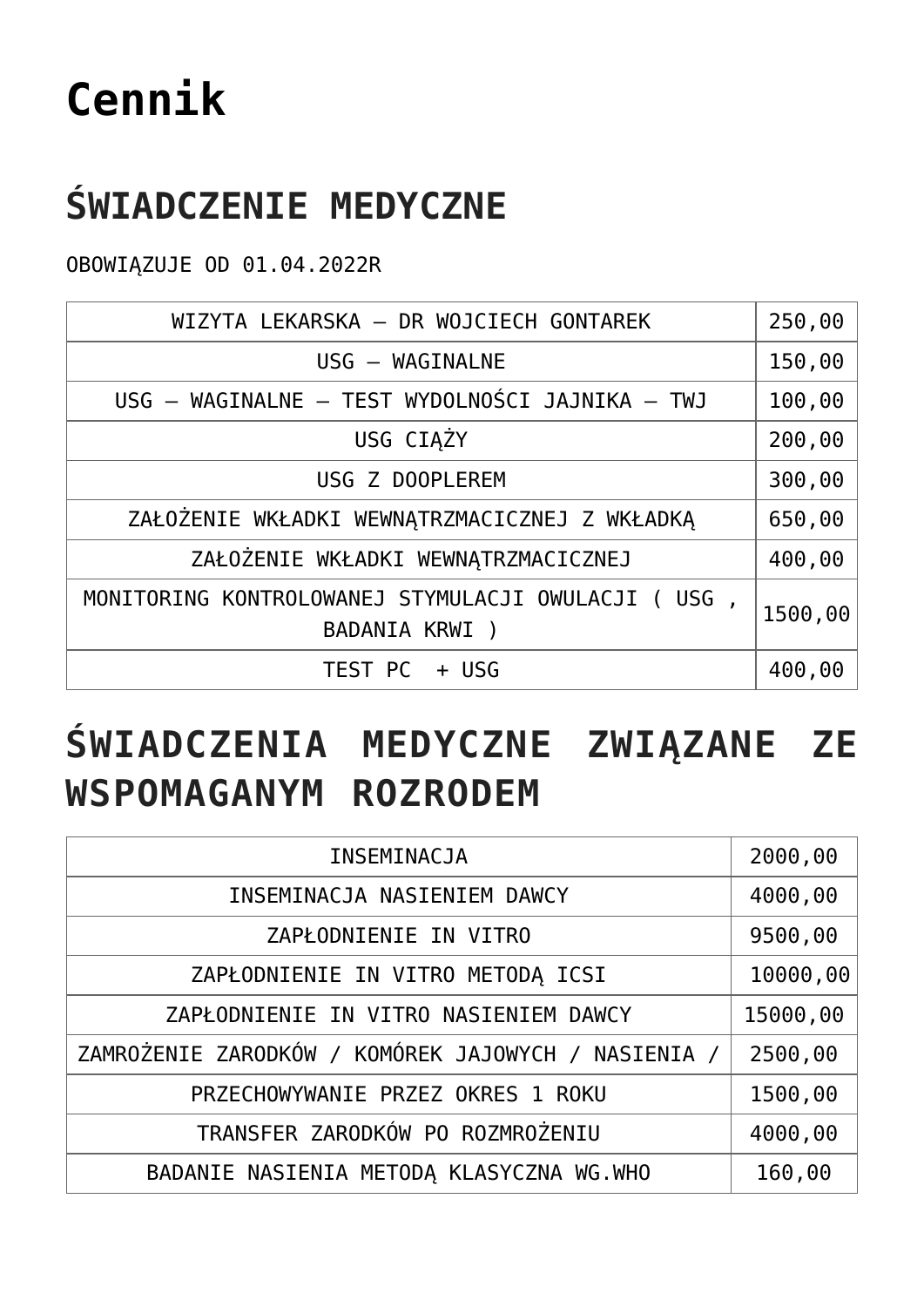| BADANIE NASIENIA (KONCENTRACJA, RUCHLIWOŚĆ,<br>MORFOLOGIA) METODA CASA | 160,00 |
|------------------------------------------------------------------------|--------|
| OCENA FRAGMENTACJI CHROMATYNY PLEMNIKÓW KOMPUTEROWA<br>METODA CASA     | 550,00 |

### **ŚWIADCZENIA MEDYCZNE ZWIĄZANE Z DROBNYMI ZABIEGAMI**

| BIOPSJA JAJNIKA W ZNIECZULENIU OGÓLNYM 1500,00 |                         |
|------------------------------------------------|-------------------------|
| BIOPSJA JANIKA BEZ ZNIECZULENIA                | $\vert$ 1200,00 $\vert$ |
| <b>HSG</b>                                     | 600,00                  |
| <b>SCRATCHING</b>                              | 400,00                  |

#### **SPECJALISTYCZNA OPIEKA PSYCHOLOGICZNA**

KONSULTACJA PSYCHOLOGA ROZRODU 250,00

### **SPECJALISTYCZNE ŚWIADCZENIA POŁOŻNEJ**

| PSYCHOPROFILAKTYKA ORAZ PROMOCJA ZDROWIA DLA KOBIETY W<br>KAŻDYM OKRESIE JEJ ŻYCIA | 100,00 |
|------------------------------------------------------------------------------------|--------|
| EDUKACJA PRZEDPORODOWA - CYKL DWÓCH SPOTKAŃ                                        | 300,00 |
| PATRONAZ PO PORODZIE                                                               | 200,00 |
| PORADA LAKTACYJNA                                                                  | 120,00 |
| PORADA LAKTACYJNA (WIZYTA KONTROLNA)                                               | 100,00 |
| <b>KTG</b>                                                                         | 80,00  |
| DOJAZD DO PACJENTA                                                                 | 50,00  |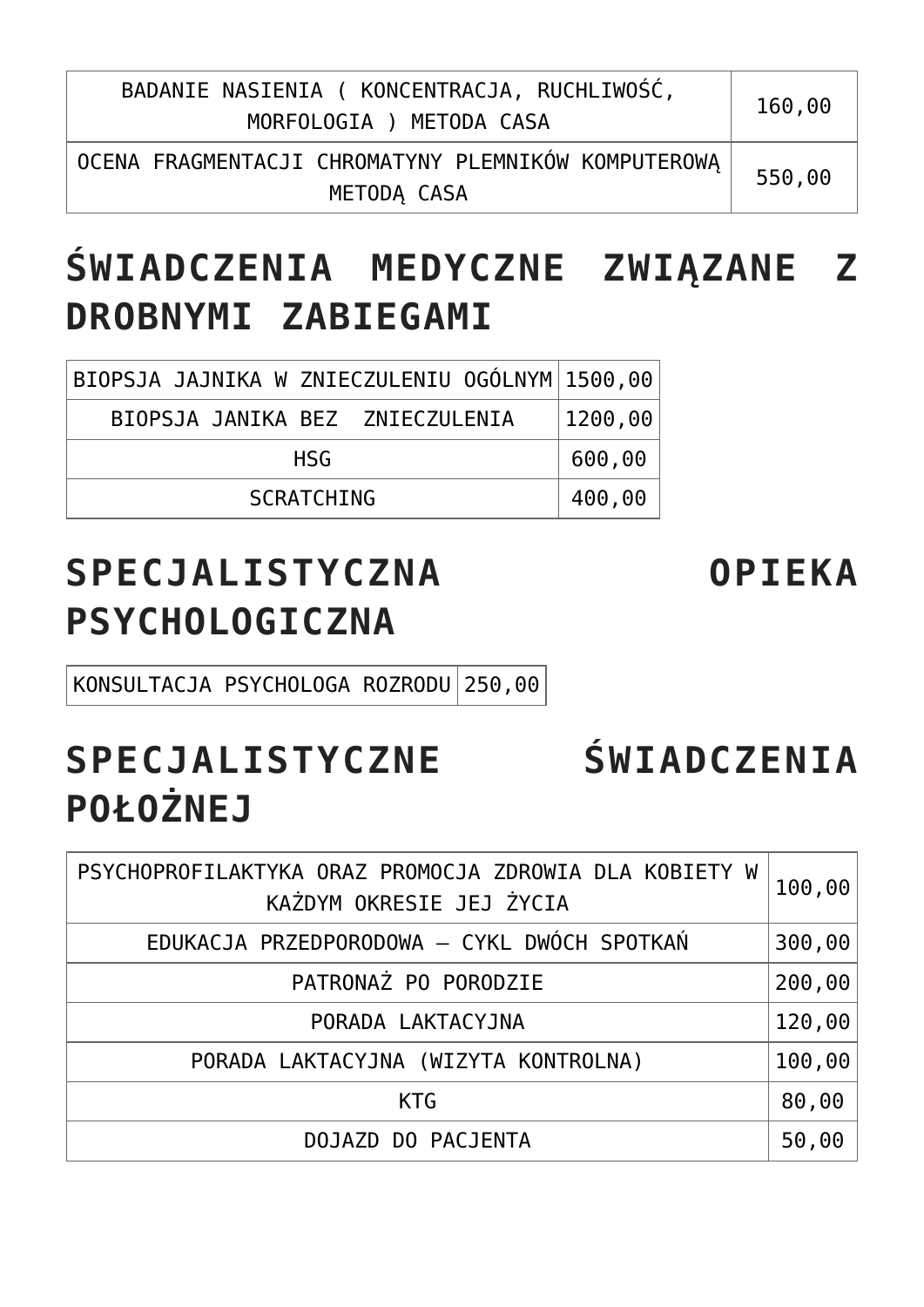#### **BADANIA**

| GRUPA KRWI AB0 + ALLOPRZECIWCIAŁA (PTA) ODCZYN COOMBSA               | 40,00  |
|----------------------------------------------------------------------|--------|
| <b>CYTOLOGIA</b>                                                     | 50,00  |
| BIOCENOZA (CZYSTOŚĆ POCHWY)                                          | 50,00  |
| CHLAMYDIA TRACHOMATIS - PCR                                          | 70,00  |
| ESTRAIOL (E2)                                                        | 30,00  |
| FOLIKULOTROPINA (FSH)                                                | 25,00  |
| LUTROPINA (LH)                                                       | 20,00  |
| GLOBULINA WIĄŻĄCA HORMONY PŁCIOWE (SHGB)                             | 45,00  |
| ANTYMÜLLERIAN HORMON (AMH)                                           | 150,00 |
| <b>TESTOSTERON</b>                                                   | 30,00  |
| PROLAKTYNA (PRL)                                                     | 20,00  |
| MAKROPROLAKTYNA (PRL)                                                | 130,00 |
| LUDZKA GONAOTROPINA KOSMÓWKOWA<br>$(\beta - HCG)$                    | 35,00  |
| TYROTROPINA (TSH)                                                    | 30,00  |
| WOLNA TRÓJJOOTYRONINA (FT3)                                          | 30,00  |
| WOLNA TYROKSYNA (FT4)                                                | 30,00  |
| PRECIWCIAŁA PRZECIWTARCZYCOWE (ANTY-TG)                              | 60,00  |
| PRZECIWCIAŁA PRZECIW PEROKSYDAZIE TARCZYCOWEJ (ANTY-<br>TPO)         | 60,00  |
| PRZECIWCIAŁA PRZECIW RECEPTOROWI TYREOTROPINY (TSH) -<br><b>TRAb</b> | 100,00 |
| TOXOPLAZMOZA IgG                                                     | 40,00  |
| TOXOPLAZMOZA IgM                                                     | 40,00  |
| RUBELLA (różyczka) IgG                                               | 40,00  |
| RUBELLA (różyczka) IgM                                               | 40,00  |
| CYTOMEGALIA IgG (CMV)                                                | 40,00  |
| CYTOMEGALIA IgM (CMV)                                                | 40,00  |
| <b>ANTYGEN-HBs</b>                                                   | 20,00  |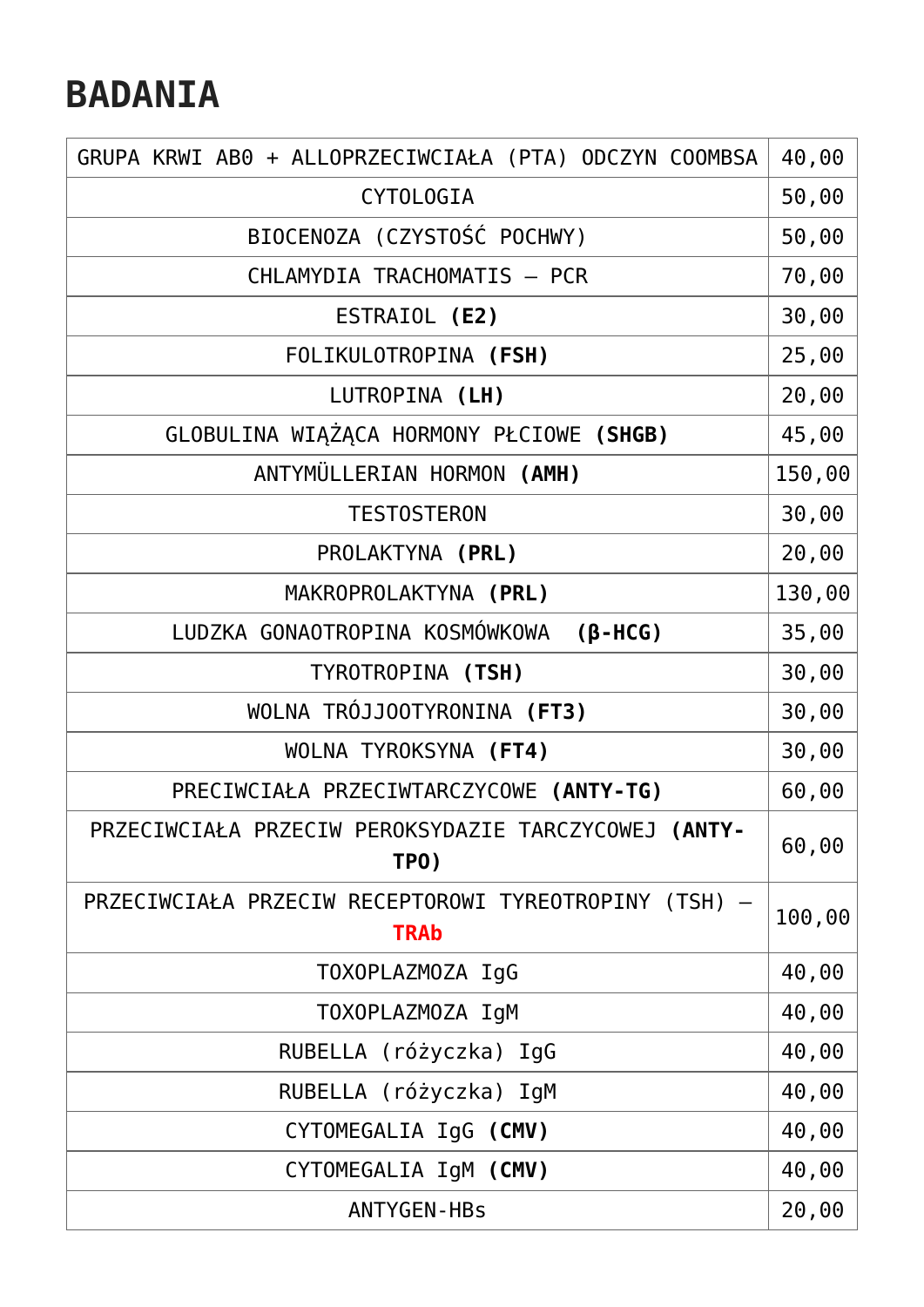| PRZECIWCIAŁA ANTY-HBs                                                                                                                        | 40,00  |
|----------------------------------------------------------------------------------------------------------------------------------------------|--------|
| PRZECIWCIAŁA ANTY-HBC                                                                                                                        | 35,00  |
| PRZECIWCIAŁA ANTY-HCV                                                                                                                        | 50,00  |
| HIV Ag/Ab COMBO                                                                                                                              | 50,00  |
| KIŁA (WR/VDRL)                                                                                                                               | 15,00  |
| CHLAMYDIA TRACHOMATIS IgG                                                                                                                    | 40,00  |
| CHLAMYDIA TRACHOMATIS IgM                                                                                                                    | 40,00  |
| NASIENIE - POSIEW BAKTERIOLOGICZNY + ANTYBIOGRAM                                                                                             | 50,00  |
| NASIENIE POSIEW MYKOLOGICZNY                                                                                                                 | 50,00  |
| WYMAZ Z KANAŁU SZYJKI MACICY TLENOWY - ANTYBIOGRAM                                                                                           | 70,00  |
| WYMAZ Z KANAŁU SZYJKI MACICY BEZTLENOWY - ANTYBIOGRAM                                                                                        | 70,00  |
| WYMAZ Z KANAŁU SZYJKI MACICY MYKOLOGICZNY                                                                                                    | 70,00  |
| WYMAZ Z PRZESIONKA POCHWY W KIERUNKU PACIORKOWCÓW B-<br>HEMOLIZUJĄCYCH GRUPY B<br>(Streptococcus agalactiae) GBS                             | 70,00  |
| WYMAZ Z OKOLIC ODBYTU W KIERUNKU PACIORKOWCÓW B-<br>HEMOLIZUJĄCYCH GRUPY B<br>(Streptococcus agalactiae) GBS                                 | 70,00  |
| WYMAZ Z PRZESIONKA POCHWY I Z OKOLIC ODBYTU W KIERUNKU<br>PACIORKOWCÓW<br>β- HEMOLIZUJĄCYCH GRUPY B (Streptococcus agalactiae)<br><b>GBS</b> | 120,00 |
| <b>GLUKOZA</b>                                                                                                                               | 10,00  |
| TEST OBCIĄŻENIA GLUKOZĄ – OGTT – 3 PUNKTOWY                                                                                                  | 30,00  |
| HEMOGLOBINA GLIKOWANA HbA1                                                                                                                   | 30,00  |
| INSULINA                                                                                                                                     | 45,00  |
| INSULINA - 3 PUNKTOWA                                                                                                                        | 135,00 |
| MORFOLOGIA                                                                                                                                   | 10,00  |
| MOCZ - BADANIE OGÓLNE                                                                                                                        | 10,00  |
| ODCZYN BIERNACKIEGO - OB                                                                                                                     | 10,00  |